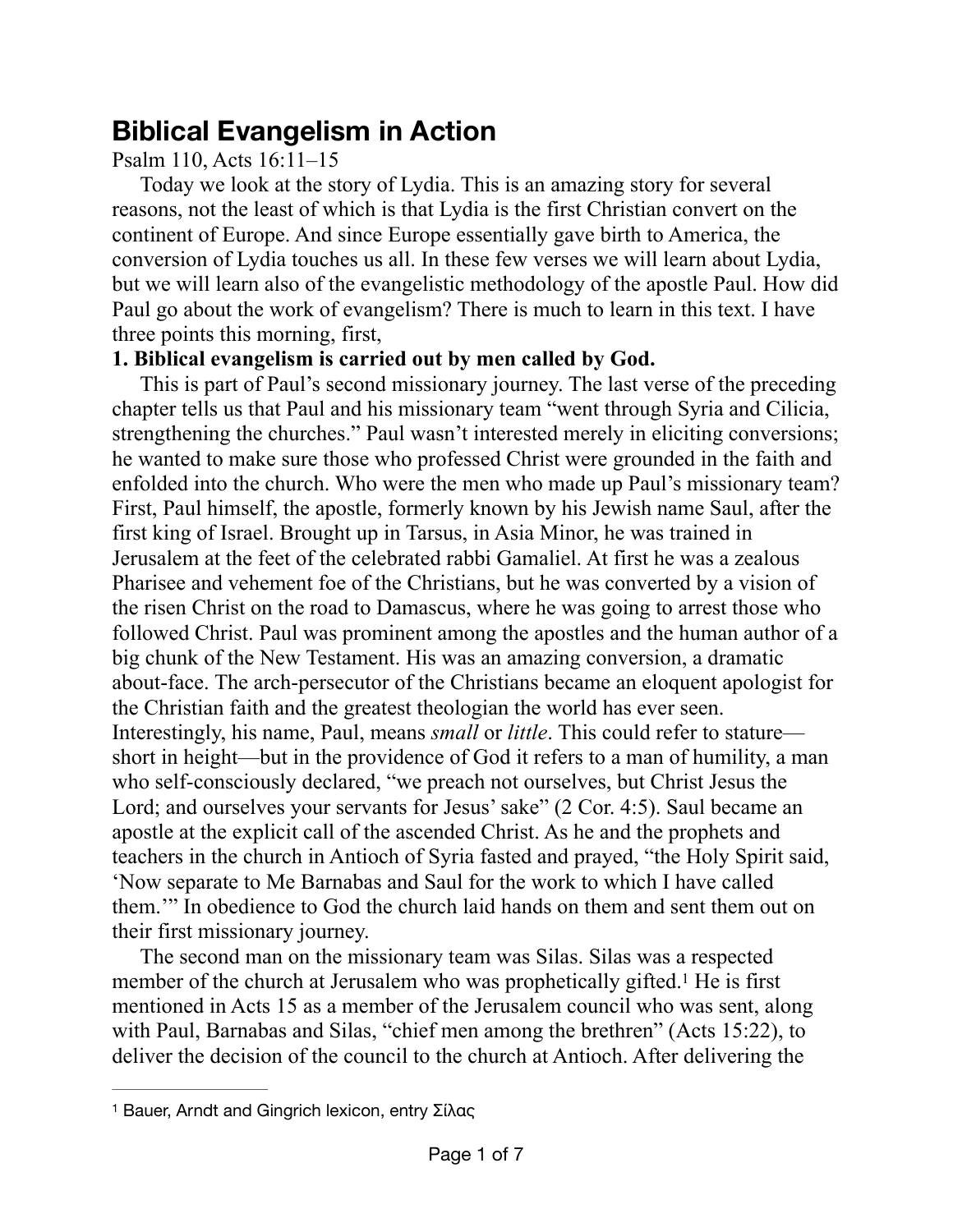council's decision, Silas stayed on in Antioch (Acts 15:32, 34) and later became Paul's traveling companion.

<span id="page-1-3"></span><span id="page-1-2"></span>The third member of the team was Timothy, referred to by Paul as his "son in the faith" (1 Tim. 1:2). Timothy was brought to Christ by his mentor, the apostle Paul. He was "a friend, traveling companion and co-worker of Paul," who "used him permanently as an assistant."<sup>[2](#page-1-0)</sup> He is named as the co-writer of six of Paul's letters.<sup>3</sup> The first letter to the Thessalonians begins, "Paul, Silvanus, and *Timothy*, to the church of the Thessalonians in God the Father and the Lord Jesus Christ: Grace to you and peace from God our Father and the Lord Jesus Christ." What an honor, to be numbered among the human authors of Scripture! One indication of Paul's trust and confidence in the man Timothy may be seen in 1 Thessalonians 3. When Paul was greatly concerned about the state and condition of the church in Thessalonica, he chose Timothy to travel there from Athens as his emissary to minister to the Thessalonian Christians. Listen to what Paul writes concerning his son in the faith; he says, "we" (an indication of Paul's humility) "sent Timothy, our brother and minister of God, and our fellow laborer in the gospel of Christ, to establish you and encourage you concerning your faith" (1 Thess. 3:1–2). What a grand commendation: "our *brother* and *minister* of God, and our fellow *laborer* in the gospel." Would that we all might want to be known by these designations! Timothy was a "brother" in Christ, a "minister" (διάκονος, deacon, the same word used by Christ of himself when he said, "the Son of man came not to be *ministered* unto, but to *minister*, and to give his life a ransom for many," Matt. 20:28). Timothy was also a "fellow laborer." The word for *laborer* refers to a worker. Gospel labor is hard work! There are those who go into the Christian ministry because they think they will have an easy life. But the Christian ministry is not without toil, struggle and even persecution. Paul would write that "we do not wrestle against flesh and blood, but against principalities, against powers, against the rulers of the darkness of this age, against spiritual hosts of wickedness in the heavenly places. Therefore take up the whole armor of God, that you may be able to withstand in the evil day, and having done all, to stand" (Eph. 6:12–13). As we proclaim the gospel we must remember that our adversary is not *people*, but demonic forces. Satan's chief goal is to sow discord and division in the Christian church, to try to destroy and neutralize the church's witness. It was Timothy whom Paul chose to send to Thessalonica to establish the church and encourage the saints in their faith. He had confidence in Timothy's character and abilities. So Timothy was no intellectual lightweight. As Paul at the end of his life was passing on the

<span id="page-1-0"></span>[<sup>2</sup>](#page-1-2) Bauer, Arndt and Gingrich lexicon, entry Τιμόθεος

<span id="page-1-1"></span>[<sup>3</sup>](#page-1-3) Namely 2 Cor. 1:1; Phil. 1:1; Col. 1:1; 1 Thess. 1:1; 2 Thess. 1:1; Philemon 1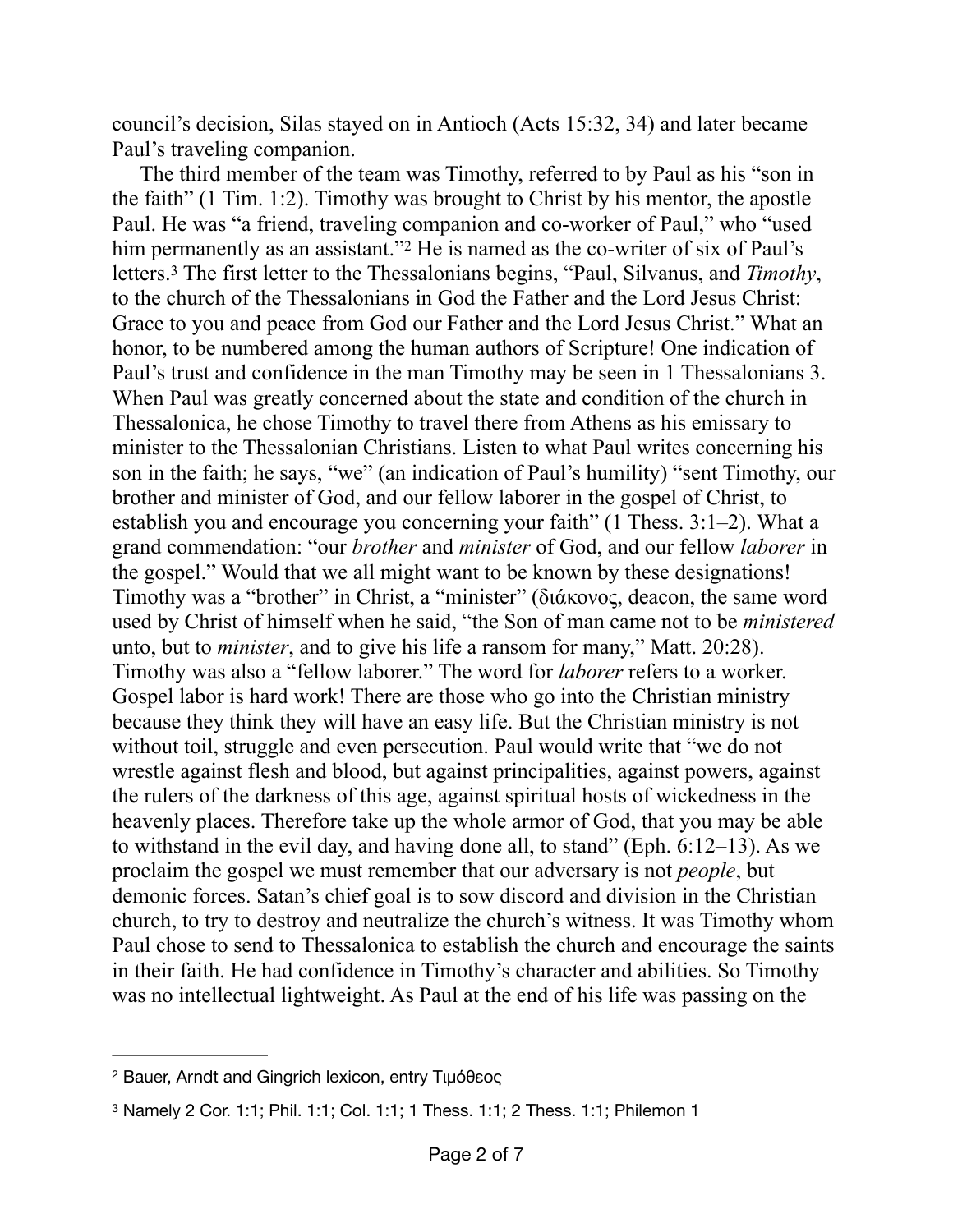baton, he would urge Timothy to "be watchful in all things, endure afflictions, do the work of an evangelist, fulfill your ministry" (2 Tim. 4:5).

The fourth member of the team was Luke, a physician and historian, the writer of both the gospel that bears his name and also of the Acts of the apostles. Though we do not know much about his personal life, Luke, too, was no intellectual lightweight, but a man of letters and a man of discernment chosen by the Holy Spirit to write the inspired history of the Christian church.

<span id="page-2-2"></span>Hence we see that biblical evangelism in the formal sense is carried out by men called by God, men who have a competent knowledge of Scripture and are qualified to teach and preach the gospel to the glory of Christ and the conversion of the elect. Paul, Silas and Timothy preached as heralds of the King, heralding forth the message of salvation.<sup>[4](#page-2-0)</sup> But in the informal sense all Christians in the course of their daily life have the authority to share the good news, as witnesses to what God has done in their life. Jesus told the man at Gadara whom he delivered from demon-possession, "Return to your own house, and tell what great things God has done for you" (Luke 8:39). Has he delivered you from spiritual blindness and opened up your eyes to his saving glory? Then you can say, along with the man who was blind from birth, whom Jesus healed: "One thing I know: that though I was blind, now I see" (John 9:25). Has God saved you from your sins and given you the hope of eternal life? Then tell people about it! Tell the great things God has done for you! Secondly, observe that

#### **2. Biblical evangelism proceeds from the assumption that only God can open a heart.**

<span id="page-2-3"></span>Paul, Silas, Timothy and Luke arrived in Philippi. Philippi was a city in Macedonia founded by Philip of Macedon, the father of Alexander the Great. The city had been under Roman rule from about 167 BC.<sup>[5](#page-2-1)</sup> After the missionaries rested from their travel and got acclimated to their surroundings they sought out a women's prayer group that was meeting on the Jewish Sabbath. We have already seen that Paul's practice, upon arriving in a city, was to find a synagogue and seek an opportunity to preach Christ to the Jews. He speaks of this in Romans 1:16, where he says, "I am not ashamed of the gospel of Christ, for it is the power of God to salvation for everyone who believes, for the Jew *first* and also for the Greek." But there was no synagogue in Philippi. A synagogue is a Jewish house of worship. In Judaism a synagogue can be established only if there are ten adult males. The fact that these Jewish women were praying out-of-doors on the Sabbath indicates that there were few Jews in Philippi at the time—not even ten adult males. But here were some women who were keeping up the ancient faith of Israel.

<span id="page-2-0"></span>[<sup>4</sup>](#page-2-2) κηρύσσω: announce, make known by a herald; cf. Rom. 10:8

<span id="page-2-1"></span><sup>&</sup>lt;sup>[5](#page-2-3)</sup> Bauer, Arndt and Gingrich lexicon, entry Φίλιπποι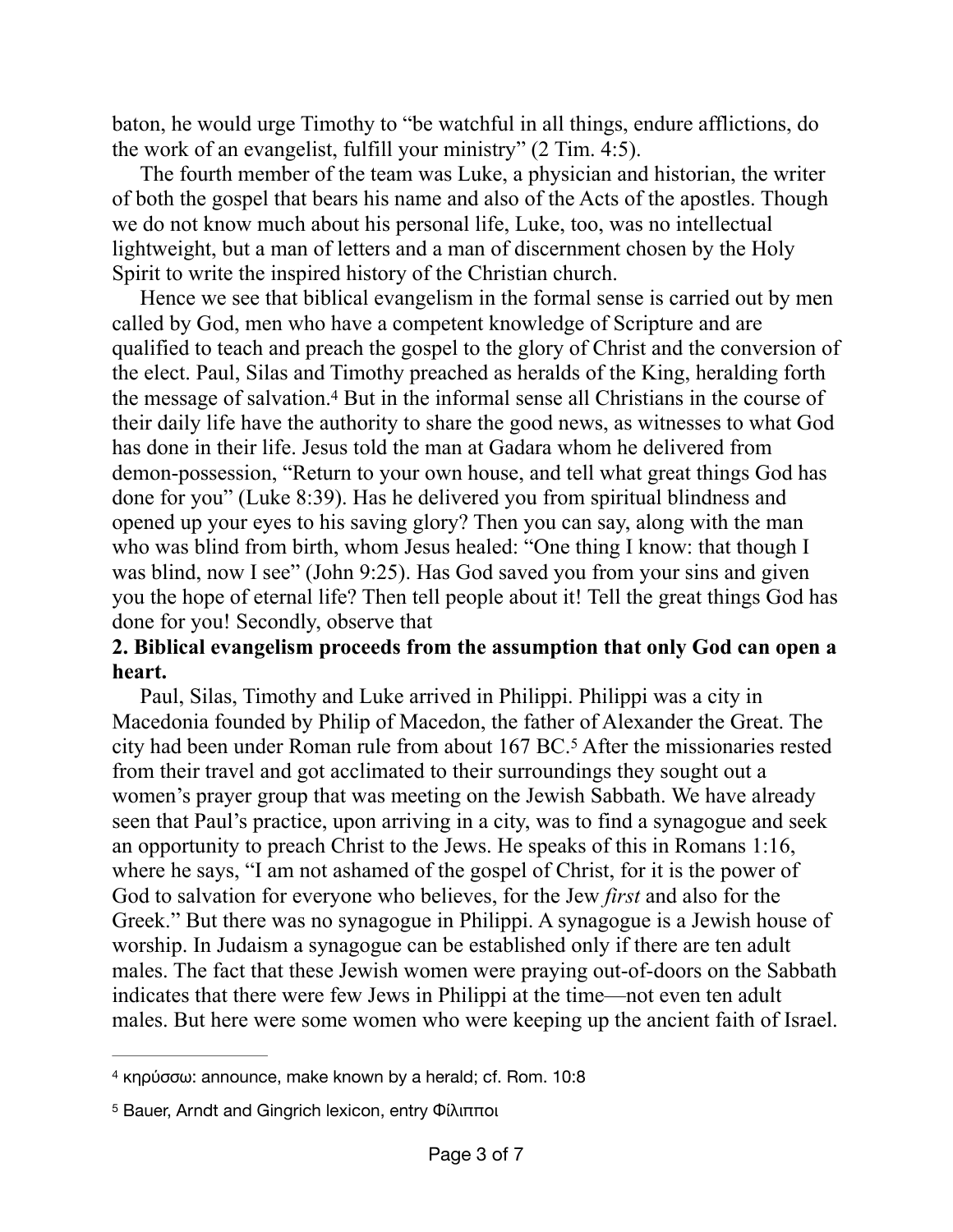<span id="page-3-1"></span>Lydia herself was not Jewish but a proselyte, a convert to Judaism. She was apparently a woman of rank, head of a household, either widowed or unmarried. She had a large enough house to receive Paul and his missionary team. She was a businesswoman, a seller of purple. One writer notes that Lydian purple dye, in which this woman traded, was renowned.<sup>[6](#page-3-0)</sup> Since Lydia had no husband to support her, necessity required that she go into business. Like Cornelius, "a devout man and one who feared God with all his household" (Acts 10:2), Lydia too was a worshiper of God. But along come the missionaries and inform her that Jesus is the Messiah of Israel. She has never heard this before. The Jewish rulers in Jerusalem emphatically rejected this message. Wouldn't Lydia reject it too? But she did not. Instead, she received it. Why? Luke gives the reason: "The Lord opened her heart to heed the things spoken by Paul" (v. 14). How does the Lord open a person's heart? By his Spirit. The Spirit of God is sovereign. He is like a wind blowing where it wishes. "The wind blows where it wishes, and you hear the sound of it, but cannot tell where it comes from and where it goes. So is everyone who is born of the Spirit" (John 3:8). We can hear the sound of the wind, and we can feel its power against our bodies. So likewise with the spirit. He is free to operate wherever he will.

Our Old Testament text, Psalm 110, has the members of the blessed Trinity speaking to one another: "The LORD shall send the rod of thy strength out of Zion: rule thou in the midst of thine enemies. Thy people shall be willing in the day of thy power." When the blessed Holy Spirit acts, formerly unwilling hearts become willing!

Because of Adam's sin, all his posterity are spiritually dead. "Wherefore, as by one man sin entered into the world, and *death* by sin; and so death passed upon all men, for that all have sinned" (Rom. 5:12). "And you hath he quickened, who were *dead* in trespasses and sins" (Eph. 2:1). All of us by nature are spiritually dead. We are dead in intellect, emotions and will. We do not think God's thoughts after him, and we adopt the philosophies of the world. We are lovers of self; we are not drawn to love the true God with all our heart. And we do not choose the right way; we invariably choose the wrong way. Norma and I talked with a woman recently whose son was a drug addict for seven years until he eventually died of a drug overdose at the age of 25. Over and over she pled with him to give up his addiction. He knew that it was wrong, but its hold on him was great. Sin's hold on men and women is indeed strong. In the case of Lydia, she was informed that Jesus was Israel's long-promised Messiah who came to save his people from their sins. Paul's missionary team had travel hundreds of miles to come and tell her of God's great salvation in Christ. And Lydia believed! She was the first convert on the

<span id="page-3-0"></span>B. F. Harris, "Lydia," in *The New Bible Dictionary* (Logos Bible Software) [6](#page-3-1)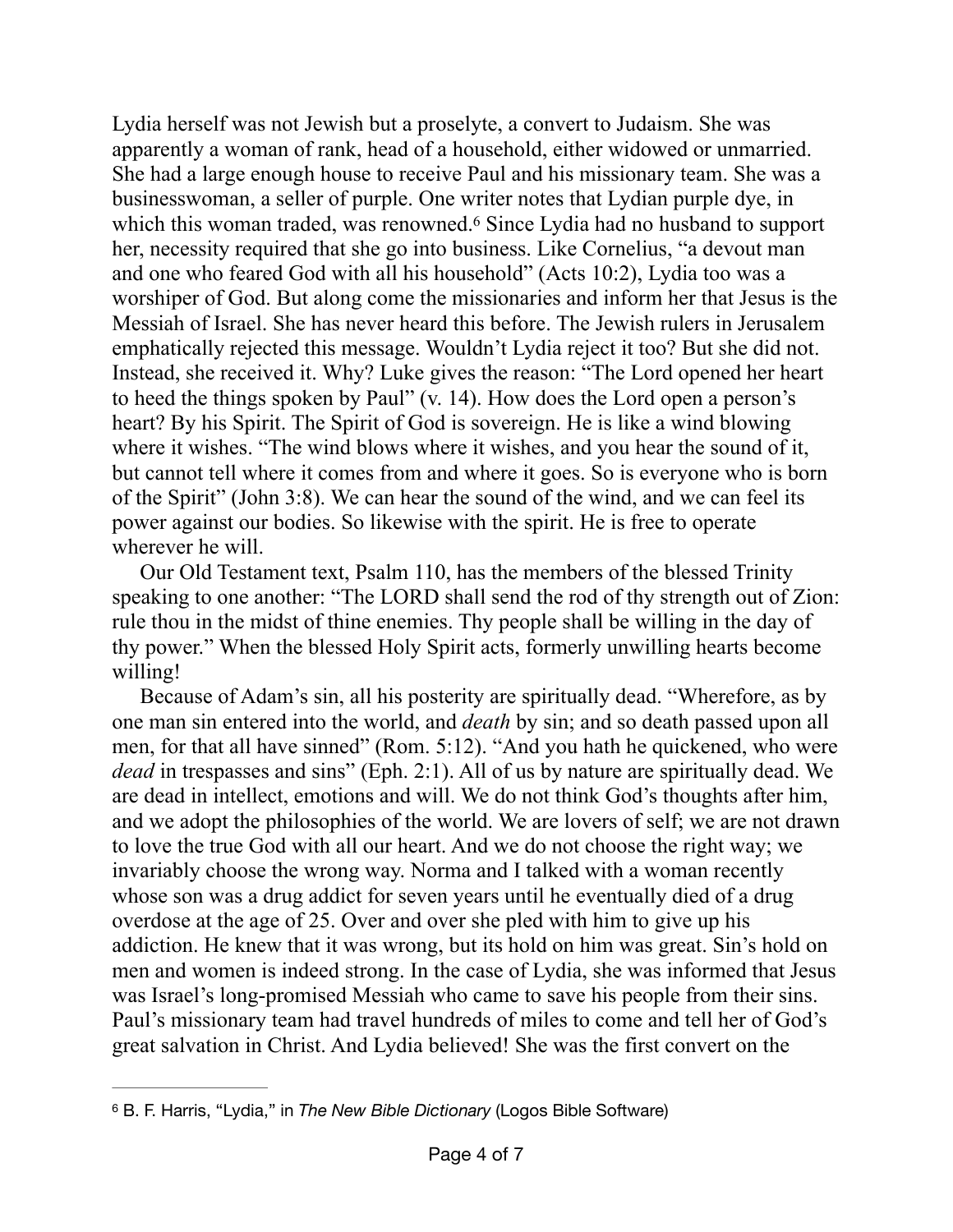continent of Europe. The Lord opened her heart to believe the truth! She didn't receive it merely as an interesting fact, an intellectual curiosity, one philosophy among many. She didn't just say, "Yes, I knew it. There's truth in all religions." No! She *heeded* the things that were spoken by Paul. The word translated "heed" means *to turn one's mind to*, *to pay attention to*, *to devote oneself to*. At once Lydia became a devoted follower of the Lord Jesus Christ. She asked for and received baptism. She confessed her faith in Jesus Christ and devoted her life from that moment forward to his service. Her life was radically changed. And this was not just one convert getting baptized. The text tells us that "she and her household were baptized." This was a household baptism. Lydia's children, servants and employees all were baptized too.

God is in the business of saving whole households. He told Abraham, "I will establish My covenant between Me and you and your descendants after you in their generations, for an everlasting covenant, *to be God to you and your descendants after you*" (Gen. 17:7). Later, the Lord said of him, "I know him, that he will command his children *and his household after him*, and they shall keep the way of the Lord" (Gen. 18:19). Joshua boldly declared, "as for me *and my house*, we will serve the Lord" (Josh. 24:15). The New Testament speaks of the house of Jason, the house of Philip the evangelist, the house of Chloe, the house of Stephanas and the house of Onesiphorus. Indeed, God is in the business of saving whole households. If you grew up in a faithful Christian household, then rejoice! If you did *not* grow up in a faithful Christian household, then pray that God will bless you with one! The Bible teaches that in Christ "all the *families* of the earth shall be blessed" (Gen. 12:3).

Here is an instance of adult baptism: Lydia was baptized upon profession of faith. The missionary team judged her faith to be credible. Lydia refers to this when she says, "If you have judged me to be faithful to the Lord, come to my house and stay" (Acts 16:15). She implicitly understood that her giving her testimony to Paul and the other elders was a judgment. Only God can look deep into the human heart and know with perfect certainty whether a person's faith is real or not. The elders of the church cannot look into the hearts of their flock. But the elders in receiving members take their cue from the Lord Jesus, who said that "every tree is known by its own fruit. For men do not gather figs from thorns, nor do they gather grapes from a bramble bush. A good man out of the good treasure of his heart brings forth good; and an evil man out of the evil treasure of his heart brings forth evil. For out of the abundance of the heart his mouth speaks" (Luke 6:44–45). There is nothing a session enjoys more than hearing professions of faith. "There is joy in the presence of the angels of God over one sinner that repenteth." How does a session know that a man or woman has a true faith in Christ as Lord? By listening to the words and by evaluating actions. Does the man or woman profess the faith of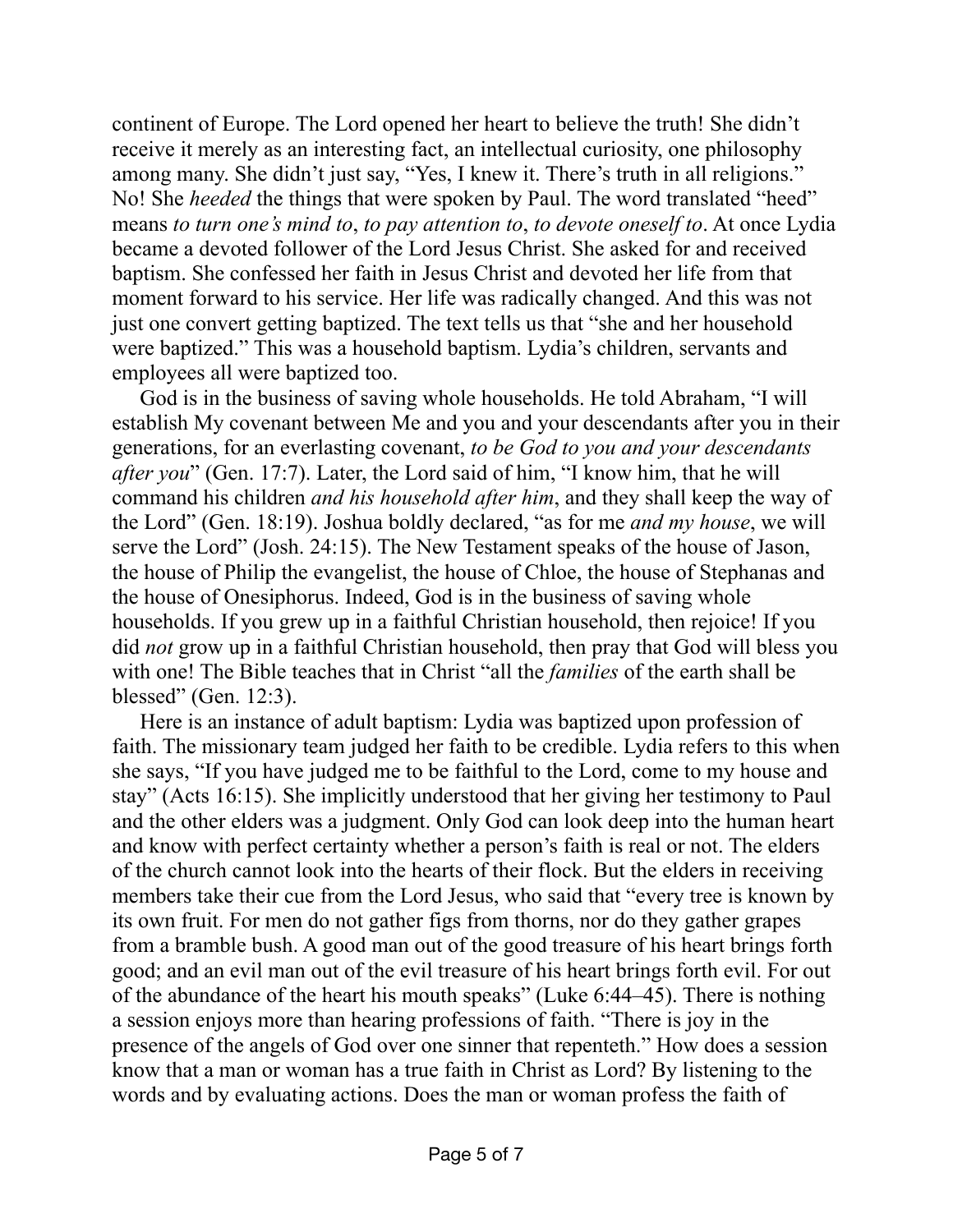Scripture ("I believe that Jesus is the Christ, the Son of God")? And does he or she give evidence of submission to his word and desire to live a life of obedience?

We have considered that biblical evangelism is carried out by men called by God, and that biblical evangelism proceeds from the assumption that only God can open a heart. Thirdly, consider that

#### **3. Biblical evangelism is conducted with the intention of planting churches.**

As we are going to see, as we continue through this chapter, not only does God save Lydia and her household, he also will save the Philippian jailer and his household. These two households—along with the slave girl possessed with a spirit of divination, exorcised by Paul—will form the nucleus of the church of Philippi, to which Paul addressed the epistle to the Philippians. Dear saints of God, these are real people, part of the household of faith, brothers and sisters in the faith, whose names are written in heaven. These are people who even now surround the throne of Christ, singing the praises of the Lamb. These are people we will fellowship with through all eternity. Someday we will hear their stories and rejoice in how God brought them to himself.

The church is the household of faith. It includes believers and their children. It is a beautiful thing. Children of believers today receive baptism as the sign and seal of the covenant, just as the male children of believers under the Old Covenant received circumcision as the sign and seal of the covenant. Under the Old Covenant, Israel was the covenant people. The whole household was considered circumcised on the basis of the circumcision of the father. Under the New Covenant, the church, holding to the faith of Abraham, is the covenant people. The bloody sign of circumcision has been replaced by the bloodless sign of baptism, which is now applied to females as well as males. Lydia, a female, receives baptism, as does her whole household. Later in the chapter we will find that the Philippian jailer, and his whole household as well, will be baptized on the basis of the profession of faith of the covenant head (more on that later, when we get to verse 34).

In our text today we witness biblical evangelism in action in a place where there is no church. But it was obviously undertaken with the intention of planting a church where there had been none before. After the church is planted, baptisms will happen in the context of the church. But since the church of Philippi had not been planted yet, Paul as an evangelist baptizes Lydia and her household. If there is no existing faithful church, then biblical evangelism must be carried out with the intention of planting a church. Why? New sprigs need to be planted in good soil, they need sunshine and water and the attention of the gardener in order to survive and thrive. So new Christians need to be planted in the good soil of a faithful church under the attention of the elders, godly men—fathers in the faith—who can lead the church to maturity.